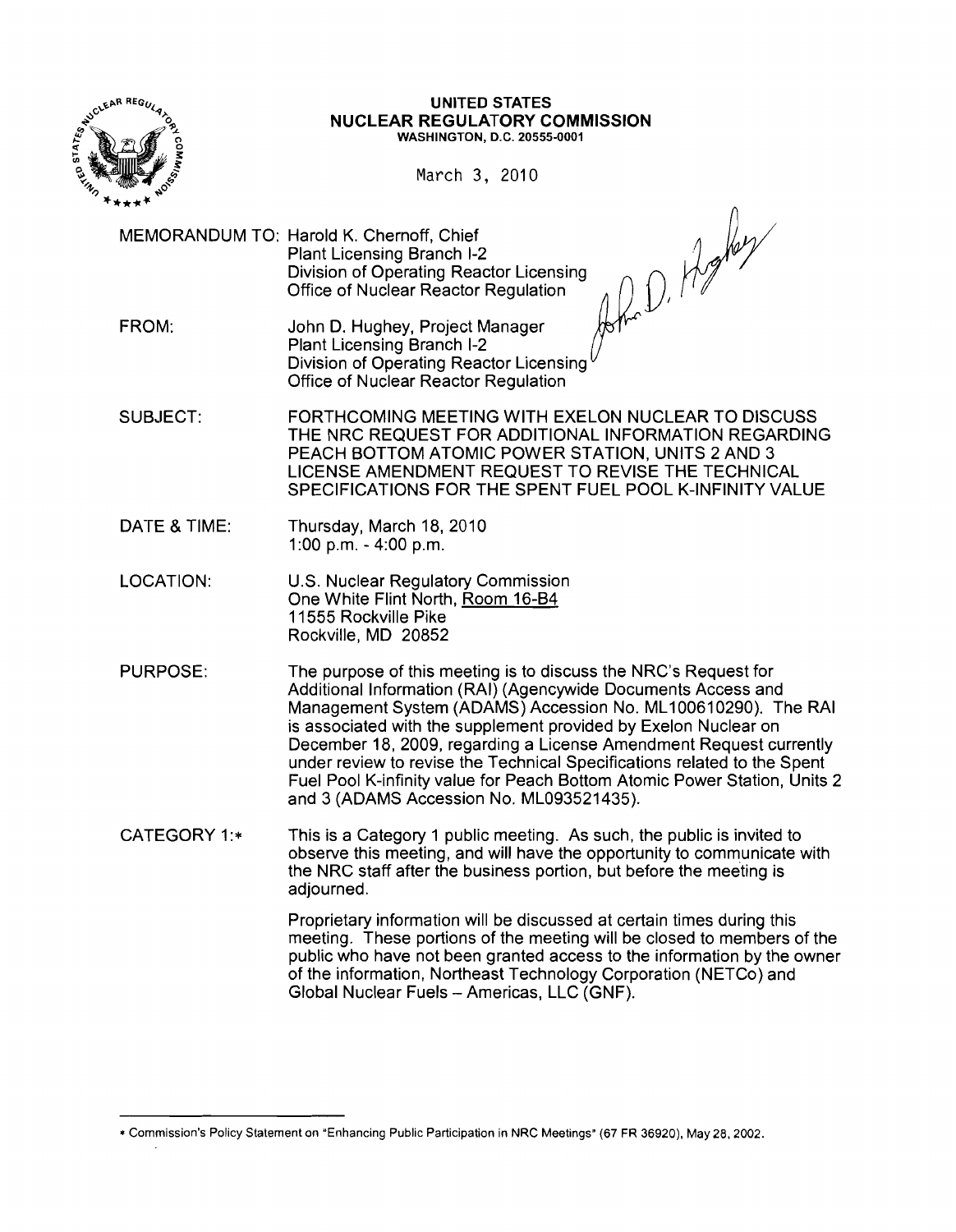Interested members of the public can participate in this meeting via a tollfree audio teleconference. Please call the meeting contact listed below before March 4, 2010, 3:30pm (Eastern Standard Time) to get the telephone number and the pass code.

CONTACT: John D. Hughey, NRR 301-415-3204 John.Hughey@nrc.gov

PARTICIPANTS: Participants from the NRC include members of the Office of Nuclear Reactor Regulation (NRR).

> NRC Industry J. Hughey, NRR M. Harris, NETCo G. Cranston, NRR D. Helker, Exelon E. Wong, NRR et al. T. Loomis, Exelon

H. Chernoff, NRR K. Lindquist, NETCo P. Cowan, Exelon A. Levin, Exelon J. Holly, Exelon J. Fisher, Exelon J. Armstrong, Exelon A. Psaros S. Hesse, Exelon et al.

The NRC provides reasonable accommodation to individuals with disabilities where appropriate. If you need a reasonable accommodation to participate in a meeting, or need a meeting notice, transcript or other information in another format (e.g., Braille, large print), please notify the NRC's meeting contact. Determinations on requests for reasonable accommodation will be made on a case-by-case basis.

To receive a summary of this meeting and begin receiving other plant-specific e-mail distributions, you must subscribe to the Operating Reactor Correspondence electronic distribution for this plant via http://www.nrc.gov/public-involve/listserver/plants-by-region.html. Once subscribed, if you wish to discontinue receiving electronic distribution, you may unsubscribe at any time by visiting the same web address above.

Docket Nos. 50-277 and 50-278

Enclosure: Agenda

 $\sim$ 

cc w/encl: Distribution via Listserv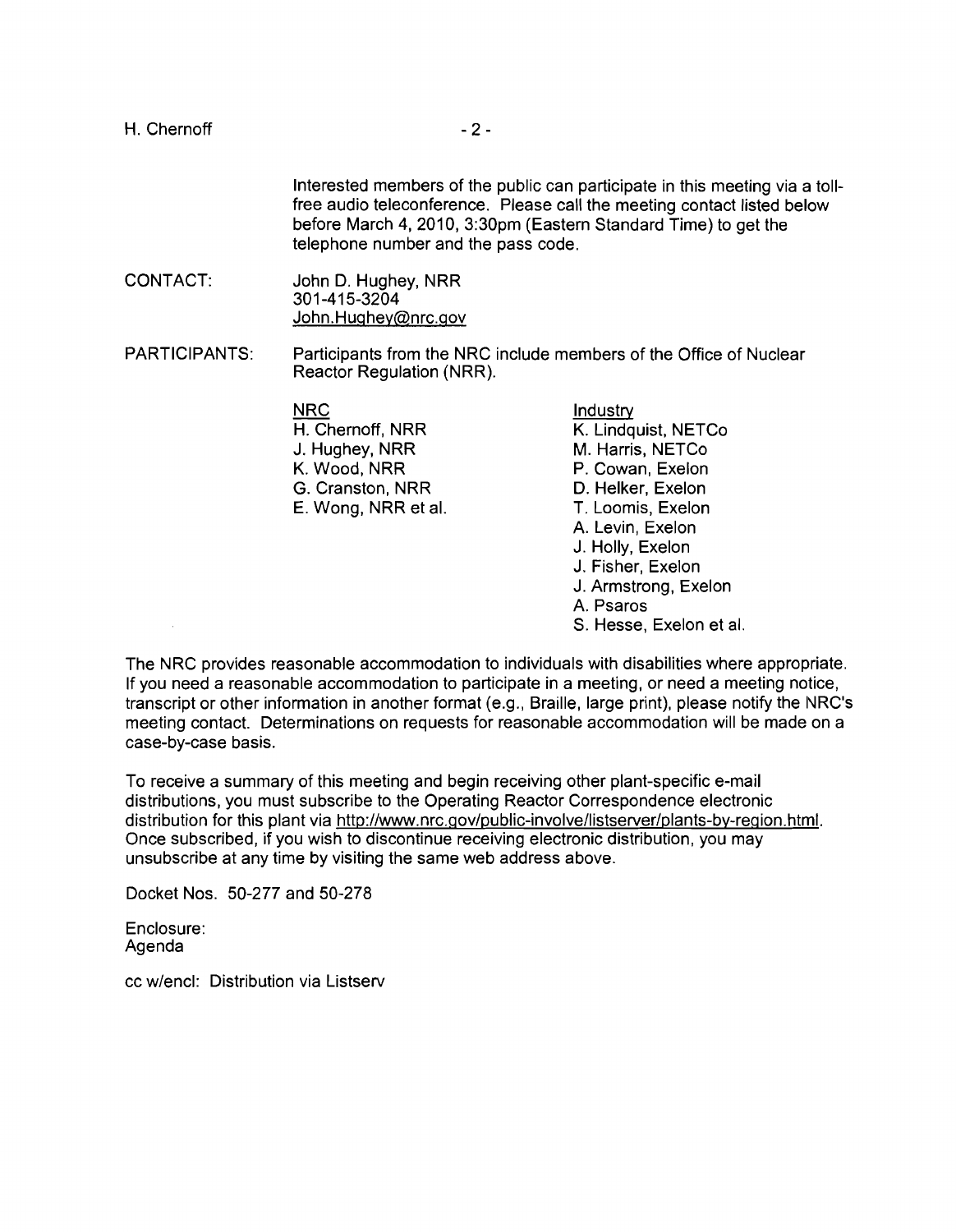# AGENDA

## FORTHCOMING PUBLIC MEETING WITH EXELON NUCLEAR

### Thursday. March 18. 2010

## 1:00 p.m. - 4:00 p.m.

- 1:00 p.m. 3:00 p.m. Closed portion discussion of NRC RAI regarding supplement dated December 18, 2009, involving proprietary information (NRC/Exelon/NETCo/GNF).
- 3:00 p.m. 3:15 p.m. Break
- 3:15 p.m. 3:30 p.m. Open portion non-proprietary summary of closed portion (NRC).
- 3:30 p.m. 4:00 p.m. Public Comment